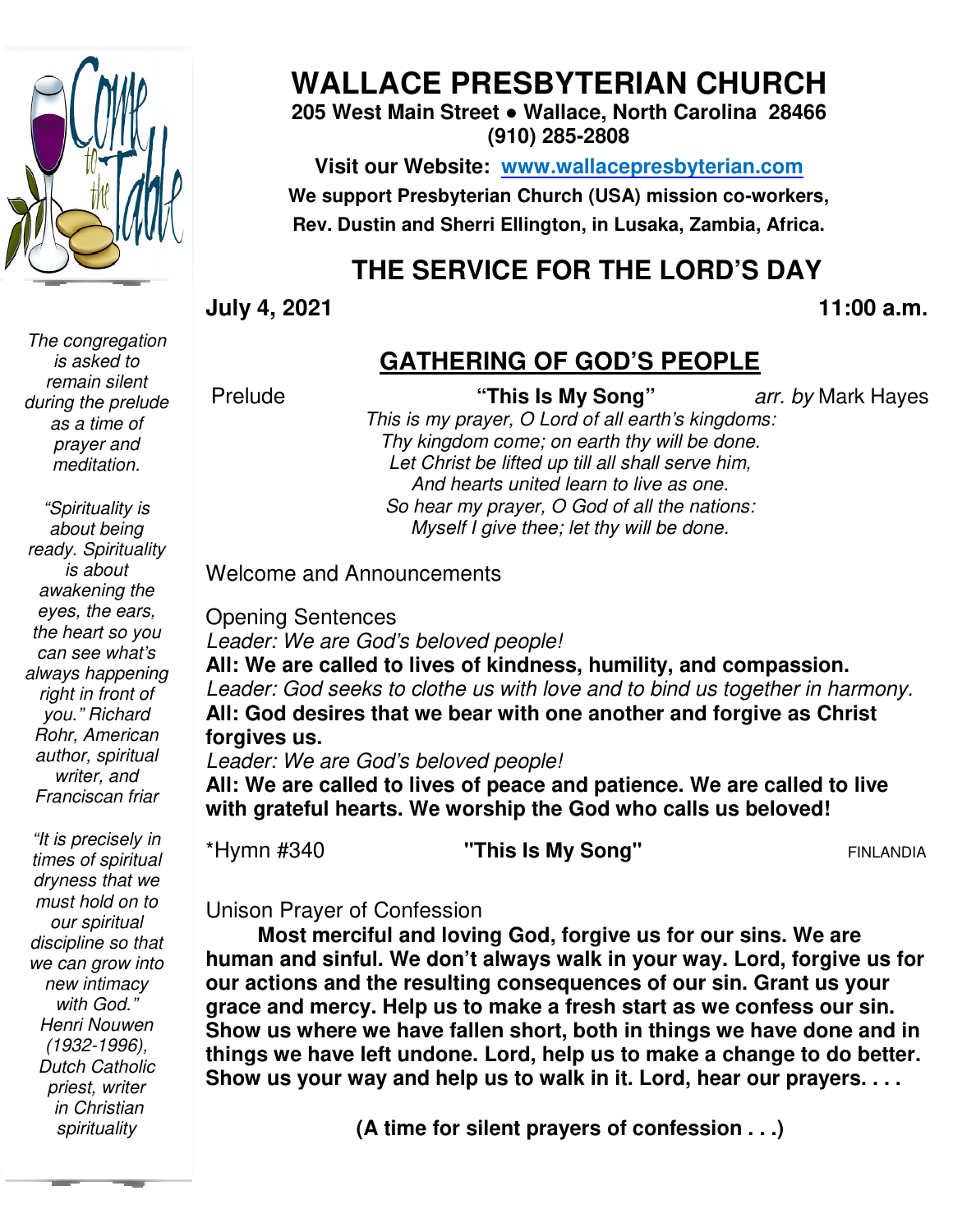*"The spiritual disciplines are wisdom and not righteousness." Dallas Willard (1935-2013), American philosopher known for his writings on Christian spiritual formation* 

Responsive Assurance of Pardon *Leader: Hear the Good News of the Gospel: God has broken into our broken world and saved us from ourselves.* **All: With God's help, we are now able to put on clothes of righteousness and justice.**  *Leader: In the name of Jesus Christ, we are forgiven.* **All: Alleluia! Amen!** Gloria Patri **Glory Be to the Father Glory be to the Father, and to the Son, and to the Holy Ghost; as it was in the beginning,** 

#### **PROCLAIMING GOD'S WORD**

**is now, and ever shall be, world without end. Amen, amen.** 

*"Religion that is pure and undefiled before God, the Father, is this: to care for orphans and widows in their distress, and to keep oneself unstained by the world." James 1:27* 

*"God insists that we ask, not because he needs to know our situation, but because we need the spiritual discipline of asking." Catherine Marshall (1914- 1983), American author of nonfiction, inspirational, and fiction works* 

Children's Sermon

**Prayer for Illumination**<br>**Cracious God**  $\overline{a}$  **Gracious God, we do not live by bread alone. Let the heavenly food of the scripture we are about to hear nourish us today in the ways of eternal life, through Jesus Christ, the bread of heaven. Amen.**

Epistle Lesson *Colossians 3:12-17*

Gospel Lesson *Matthew 6:1-18*

Sermon **THE SERMON ON THE MOUNT** Dr. Philip K. Gladden "Don't Toot Your Own Horn"

A Time for Silent Reflection

### **GIVING THANKS TO GOD**

Presentation of Tithes and Offerings

Offertory

**"This Is My Song"** *arr. by John Purifoy* 

 Doxology and Prayer of Dedication  *Praise God from whom all blessings flow; Praise Him all creatures here below; Praise Him above ye heavenly host; Praise Father, Son, and Holy Ghost. Amen.*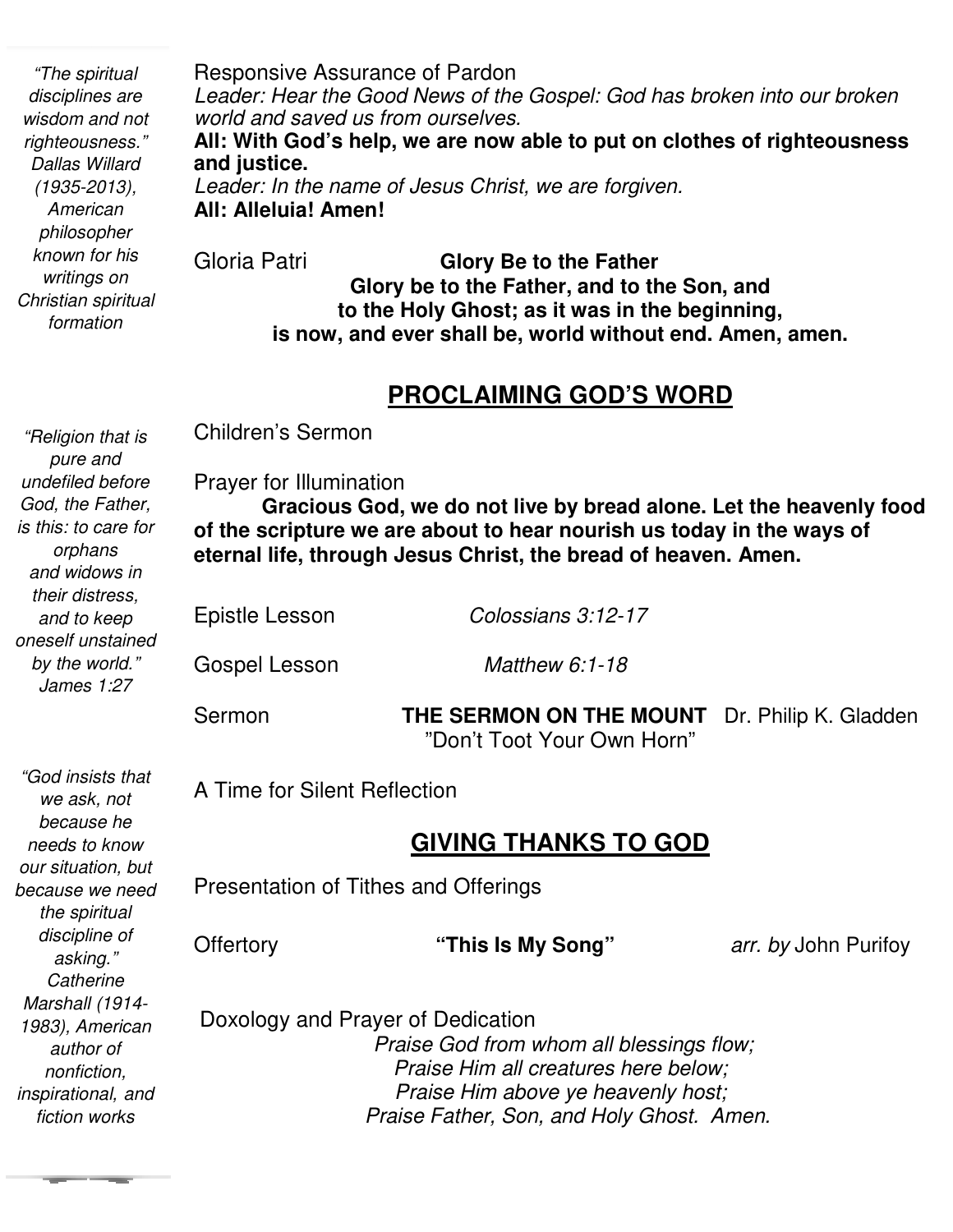

The Affirmation of Faith: *"A Declaration of Faith" of the Presbyterian Church (U.S.A.)* 

**We believe that at the Lord's Supper We believe that Supper the community of believers is renewed by the memory of Christ's life and death, by his real presence in the power of the Holy Spirit, and by the promise of his coming again. Christ makes himself known to us in the breaking of bread. He offers us his body broken for our sake and his blood shed for the forgiveness of our sins. We accept his promises and gifts and depend on his life to sustain ours. In turn we offer ourselves in thanksgiving to the risen Lord who has conquered death. So we celebrate his victory here and now and anticipate the joyous feast in his coming kingdom. Reunited around one loaf and cup, we receive strength and courage to continue our pilgrimage with God in the worl** by the memory of Christ's life and death,<br>by his real presence in the power of the Holy Spiri<br>and by the promise of his coming again.<br>Christ makes himself known to us<br>in the breaking of bread.<br>He offers us his body broken



*"Communion is a sign and seal of the covenant of grace made by God through Jesus Christ and extended to us." Gifts of God: The Sacraments from The Presbyterian Church (U.S.A.)* 

The Sacrament of the Lord's Supper<br>The Invitation to the Table<br>The Words of Institution<br>The Great Prayer of Thanksg The Invitation to the Table The Words of Institution The Great Prayer of Thanksgiving with the Lord's Prayer **Reunited around one loaf and cup, we receive strength are to continue our pilgrimage with God in the world.**<br>The Sacrament of the Lord's Supper<br>The Invitation to the Table<br>The Words of Institution<br>The Great Prayer of Than

**Our Father who art in heaven, hallowed be thy name. Thy kingdom**  Our Father who art in heaven, hallowed be thy name. Thy kingdo<br>come, thy will be done, on earth as it is in heaven. Give us this day our **daily bread; and forgive us our debts, as we forgive our debtors; and lead us not into temptation, but deliver us from evil. For thine is the kingdom**  daily bread; and forgive us our debts, as we<br>us not into temptation, but deliver us from e<br>and the power and the glory, forever. Amen.

The Eating of the Bread and the Drinking of the Cup

 **"We Remember You" "We**  *arr. by* Lloyd Larson We remember you by your sacrifice of love. All glory now is due. *Thanks is offered up; in this bread and cup we remember you. Precious, risen Lamb, Jesus who was slain, Now enthroned in glory, forever you will reign. Gladly we embrace both these signs of grace. Thanks is offered up; in this bread and cup we remember you.*<br> *Precious, risen Lamb, Jesus who was slain,*<br> *Now enthroned in glory, forever you will reign.*<br> *Gladly we embrace both these signs of grace.*<br> *Thanks is of recorded by the* WPC Chancel Choir *At this table here, mercy hovers near.* 

The Prayer after Communion The

\*Hymn #338 "**O Beautiful for Spacious Skies**

"MATERNA